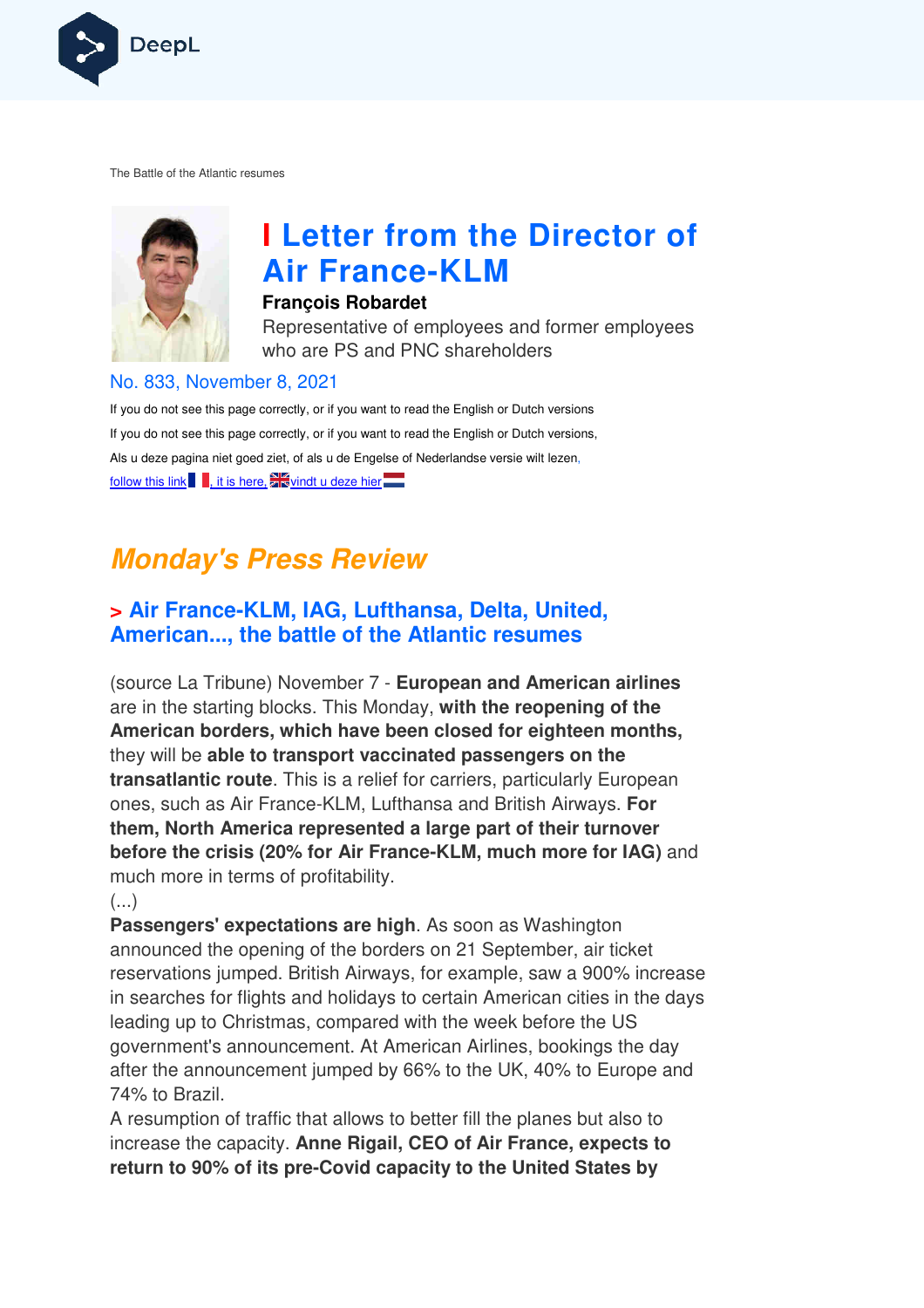#### **March 2022, compared with 65% in October. Air France plans to offer 122 weekly flights to the United States this winter, compared with 95 at present**.

#### $\left( \ldots \right)$

Another positive point is that this increase in flights to the United States will also enable the hub airlines to rebuild their short and medium-haul network. Indeed, with the drop in long-haul flights, the latter have had to reduce all passenger feeder flights to the hubs.

The **transatlantic battle will be tough, as the North Atlantic is "a very competitive route" on which "all competitors will also increase their capacities", Anne Rigail told AFP.** Indeed, in addition to the presence of other French companies, French Bee and La Compagnie, Air France will have to deal with its European and American rivals. At United for example, the program of flights to Latin America and its tourist destinations, has already returned to 2019 levels, but its international schedule remains at only 63%. The American company is betting big on transatlantic flights.  $(\ldots)$ 

Beyond the United States, European companies can rejoice at the announcement of several Asian countries to reopen their borders such as Thailand.

**My comment: Little by** little, where the sanitary crisis is under control, the borders are reopening, to the delight of the airlines ... and the customers.

On the other hand, China remains relatively isolated, despite a very low number of cases of Covid-19.

The daily Libération offers an explanation:

"Panic in Beijing.

The Chinese capital is tightening its sanitary restrictions at a time when the country is experiencing an epidemic rebound of Covid-19. The situation is "serious and complex," Health Ministry spokesman Mi Feng admitted to the press on Saturday, underlining the rapid circulation of the virus.

The proportion of worrying cases is also higher than in previous outbreaks, said health ministry official Guo Yanhong. According to her, 40 percent of the patients are over 60.

The virus in BeijingThe

authorities, who apply a policy of zero tolerance to the slightest case of Covid-19, have brought out the big means to eradicate an epidemic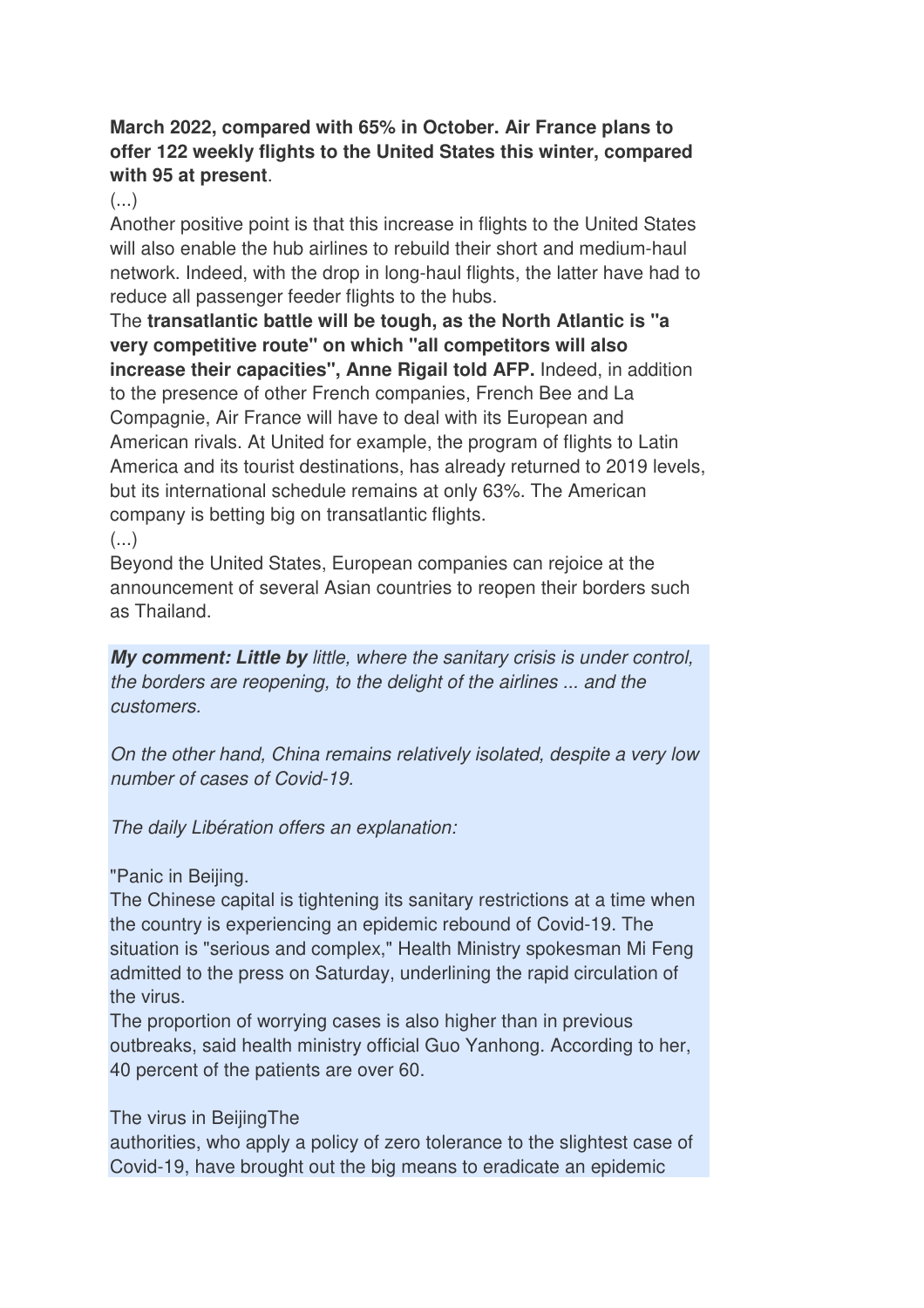resumption for the moment established at less than 300 cases. If these figures seem derisory compared to those recorded daily in other parts of the world, fourteen provinces are nevertheless affected out of the thirty or so that China has, and the virus reached Beijing about ten days ago."

## **KLM was in tweede kwartaal opnieuw grootontvanger coronaloonsteun (KLM was again a major beneficiary of Covid aid in the second quarter)**

(source ANP, translated with Deepl) November 4 - **The airline KLM was, in the fifth period of support against Covid-19, again the largest beneficiary**. Holland Casino, Schiphol, TUI Nederland and Efteling also received significant advances. Other organisations that received relatively large amounts of aid include the wholesale chain Sligro, the event centre RAI Amsterdam and the football clubs Ajax and PSV.

This is according to the UWV benefit agency, which published all interim payments made under the emergency job creation measures (NOW) between April and June. As in the previous support period, **KLM received by far the largest amount of all applicants. This time it was over 183 million euros. The subsidiary Transavia also received around €16 million and KLM Catering Services received more than €5 million from the UWV**.

Holland Casino, which had to keep its doors closed for a long time, received €48.5 million in support and Efteling received almost €11 million. Schiphol and TUI Nederland each received more than €11 million, while Sligro received more than €10 million.

#### (...)

**This fifth aid period was followed by a sixth, which lasted until the end of September. This was the last period in which entrepreneurs could apply for massive wage subsidies due to the Covid-19 crisis.**  (...)

**My comment:** In the Netherlands, the main business support programme (the NOW programme) is coming to an end.

This is not the case in France with the APLD (Activité Partielle Longue Durée) support programme.

This LTPA programme, which is less favourable than the NOW programme, allows the employer to reduce the company's activity by up to 40% of the legal working time and to have its employees work 60% of this time. This reduction is assessed for each employee concerned for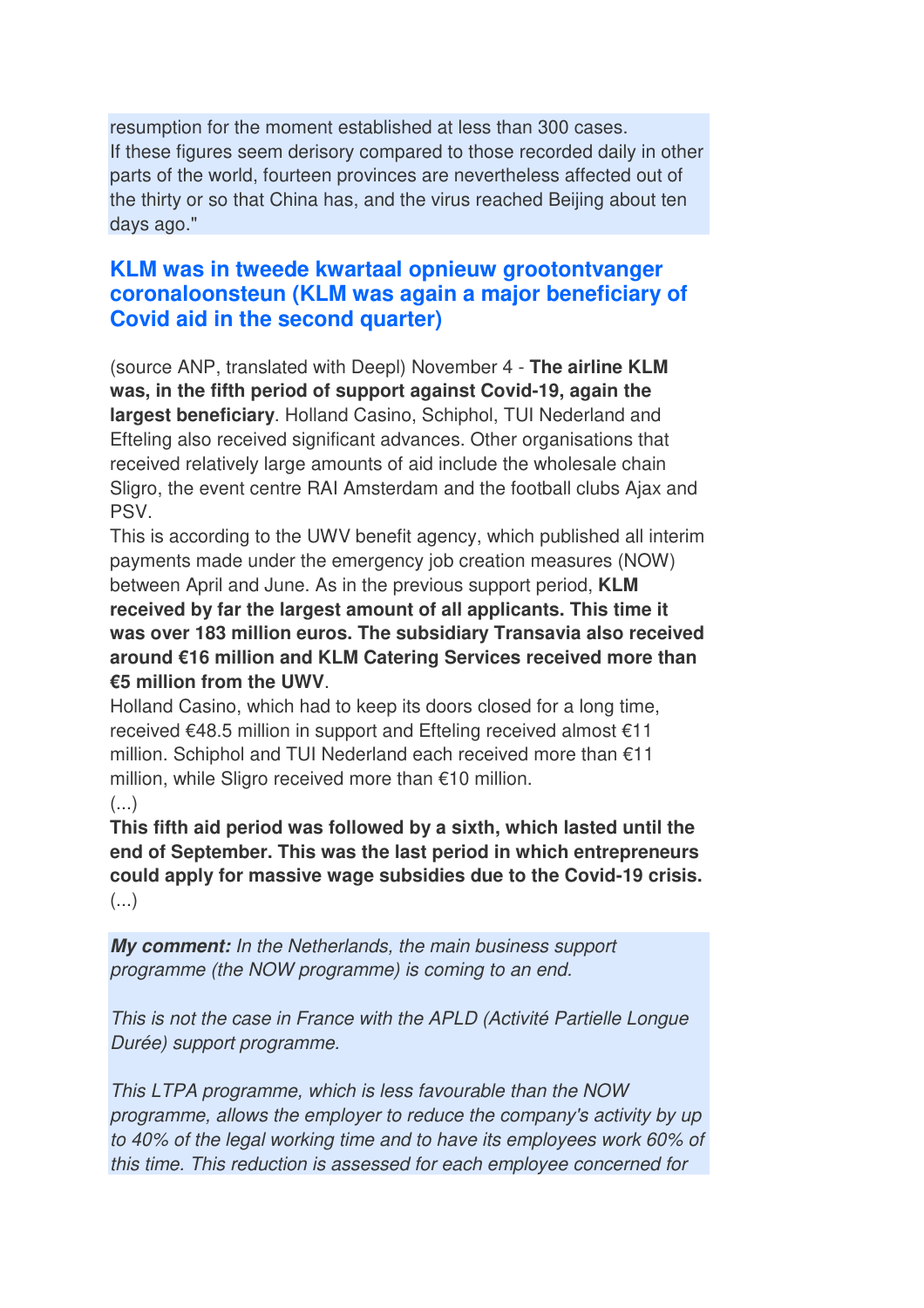the entire duration of the agreement. In exceptional circumstances, the reduction may be increased to 50%.

The employer must pay the employee an indemnity corresponding to 70% of his or her gross salary per hour of work lost, i.e. approximately 84% of the net hourly salary.

At Air France, the APLD scheme applies from 1 January 2021 for a maximum period of 24 months (until December 2022).

#### **> Air France-KLM and Lufthansa back in the black, IAG still lagging behind**

(source La Tribune) November 8 - While the figures are still far from those known in 2019, the major European airline groups are turning their heads. In light of the crisis that has hit the sector since March 2020, Air France-KLM, Lufthansa and IAG have had a good summer despite setbacks such as the United States maintaining its travel restrictions. While an overall improvement is largely palpable, differences still exist with **Lufthansa and Air France-KLM seemingly taking the lead over IAG**.

Although summer is traditionally the best time of the year for transport both in terms of volume and profitability - a real acceleration of the recovery was felt during this third quarter of 2021. **The three groups**  saw their revenues grow by 85% compared to the same period in 2020. **In three months,** they have thus **raked in almost €12 billion, almost as much as in the first six months of the year.** 

This translates into improved financial results. Although **Air France-KLM, Lufthansa and IAG recorded a cumulative net loss of more than 800 million euros in the third quarter**, which usually fills the coffers, this deficit is far from the 5.3 billion euros lost a year earlier. Despite a strong improvement, IAG still lags behind its competitors. **The group alone, which includes British Airways, Iberia, Aer Lingus, Vueling and Level, accounted for more than two-thirds of the €800 million loss in the third quarter**. This difference can also be seen in the operating results: where Air France-KLM and Lufthansa have made initial operating profits (132 million euros for the French group and 17 million for its German counterpart), IAG has posted a deficit of 452 million euros. Heavily dependent on the transatlantic axis, the group has been strongly affected by the restrictions put in place by the United Kingdom (...) and the United States.

**If Air France-KLM and Lufthansa are doing better, it is largely due to the good performance of their low-cost entities.** Transavia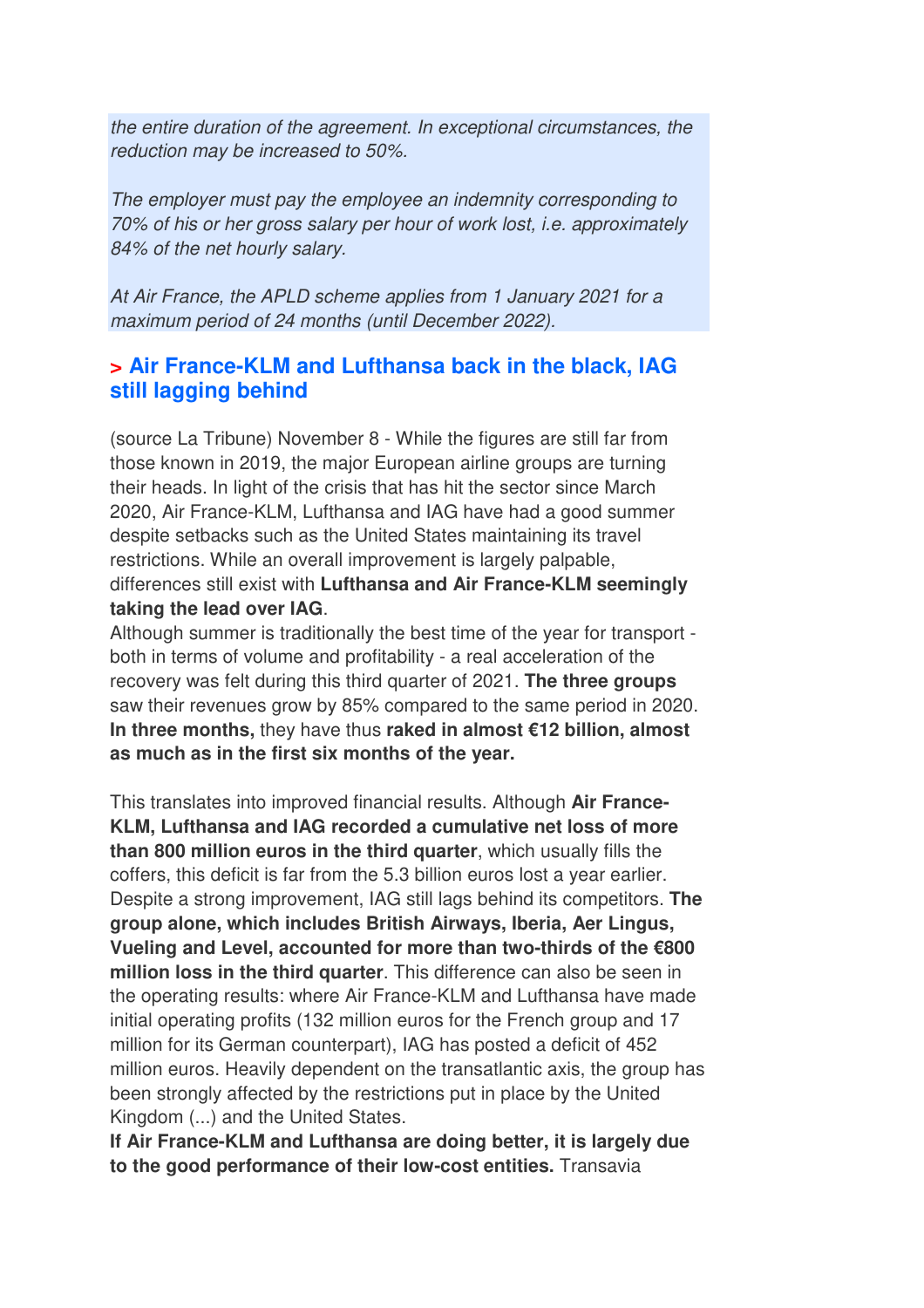Holland and Transavia France achieved an operating margin of more than 20% in the third quarter, with a combined operating profit of  $\epsilon$ 105 million, or more than three-quarters of the group's operating profit. For its part, Eurowings generated a result of 108 million euros, while the traditional companies (Lufthansa, Swiss, Austrian Airlines and Brussels Airlines) lost 450 million euros.

 $\left( \ldots \right)$ 

Vueling's results are less glorious, despite the good performance of the Spanish domestic market and the country's tourist appeal this summer. (...) However, Vueling was only able to do better than reach operational financial balance, whereas Eurowings and Transavia brought in over a hundred million euros each.

#### $\left( \ldots \right)$

**The complete reopening of traffic with the United States is now the focus of all attention**. It is due to take place on 8 November. Air France has already announced the color: by March 2022, it wants to have put back online 90% of its capacity of 2019, against 50% this summer.

 $(\ldots)$ 

IAG is more cautious. While four of its five companies serve the United States, it will only align 63% of its 2019 capacity to the United States this winter.

#### $(\ldots)$

This should further reduce losses compared to last year. **However, even with a very good end to the year, the first half of the year was still too loss-making for all three groups to be able to hope to turn the corner at the end of the year.** 

**Only Air France-KLM is projecting a possible positive Ebitda for the whole year (for the moment it is a deficit of 78 million euros for the first nine months of the year). On the other hand, the operating result (-1.8 billion euros over nine months) and the net result (3.2 billion) will remain in deficit.** 

Lufthansa and IAG have announced more precisely their forecasts in this respect. **The German group expects an operating loss of between 2 and 3 billion euros in 2021 (half that of 2020), while the British-Spanish group expects a loss of 3 billion euros**.

**My comment:** The results of the three European majors are disparate.

The comparison of quarterly turnover is edifying: . the turnover of the Lufthansa group stands at  $\epsilon$ 5.2 billion, . that of Air France-KLM is close, at €4.6 billion,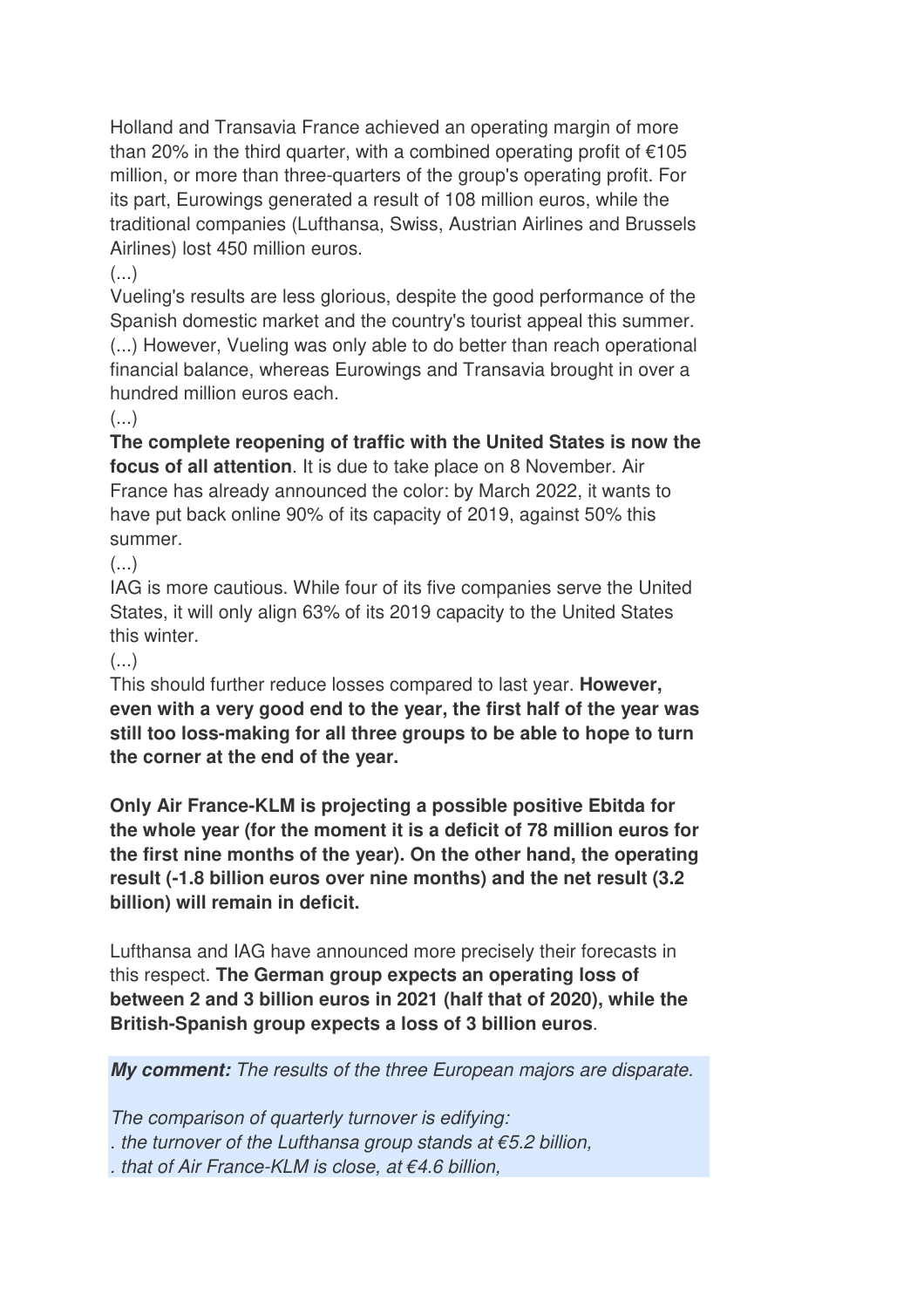. when IAG records a turnover of almost half, €2.7 billion.

Air France-KLM and Lufthansa are performing similarly, relying on their short-haul network, their low-cost carriers, their cargo business and, to a lesser extent, their maintenance business.

IAG, on the other hand, had a much weaker performance: much of its network is concentrated in the Americas and the performance of its lowcost carrier, Vueling, is surprisingly weak.

## **737 MAX: Directors' agreement to pay \$237.5 million to Boeing**

(source AFP) November 6 - **An agreement made public Friday November 5 between former and current members of Boeing's board of directors and shareholders accusing them, after the two accidents of the 737 MAX, of having failed in their obligations, provides for the payment to the company of 237.5 million dollars**. Still to be validated by a judge, the agreement was unveiled by the services of the New York State Comptroller and the Colorado Firefighters and Police Pensioners Association, which had filed a lawsuit in June 2020 in the Delaware Court of Chancery.

They accused the board members, including several former company executives, of failing to ensure the existence and proper functioning of control and information instruments relating to the safety of the 737 MAX.

## $(\ldots)$

The text also includes the creation of an ombudsman position to which certain employees can directly report their remarks on working conditions, as well as the appointment of an additional director with experience "in aviation/aeronautics, engineering and/or product safety supervision". It also plans to continue to include aviation safety criteria in the calculation of executive compensation and to publish an annual report on safety improvements.

 $(\ldots)$ 

**The shareholders highlighted the fact that none of the board committees dealt specifically with safety. The agreement does not include an admission of negligence on the part of those involved in the proceedings.** 

#### $\left( \ldots \right)$

Since the accidents, Boeing "has taken significant steps to emphasize and strengthen its commitment to aviation safety," a company spokesman said Friday. Among other things, the company has already appointed Stayce Harris, who has more than 10,000 hours of flight time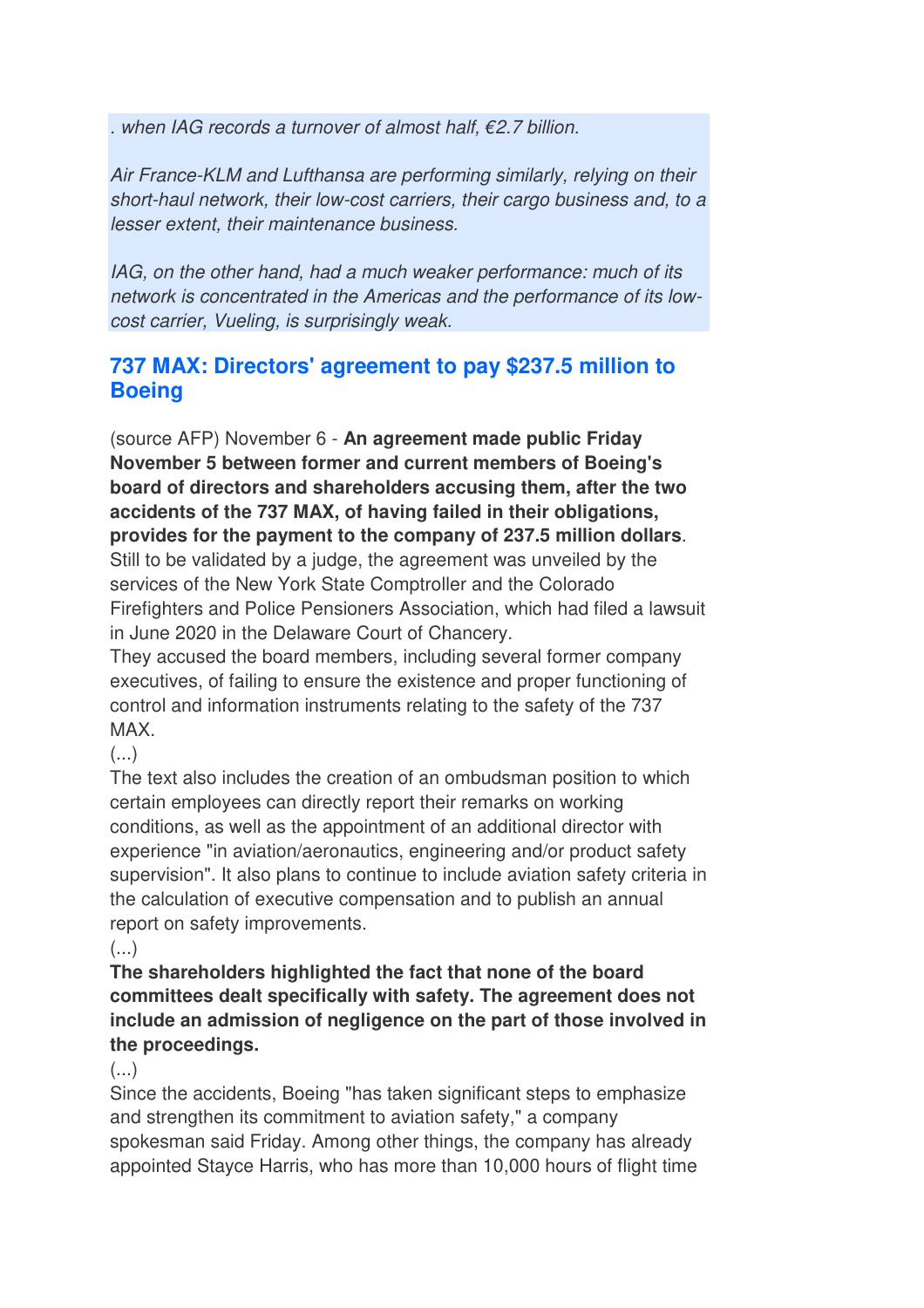on Boeing planes, and David Joyce, a former executive at engine maker GE Aviation, to its board in 2021. The additional reforms in the agreement "will further advance the safety and quality of our work," the spokesman added.

**My comment: Whether it is** an aircraft manufacturer or an airline, safety is the absolute imperative.

It is the responsibility of the board of directors to ensure that all safety measures are taken.

#### **> Voli (quasi) gratis, quanti sono davvero i posti super scontati? (Flights (almost) free, how many super cheap seats are there really?)**

(source Corriere, translated with Deepl) November 2 - **"Fly from Milan to Catania for €4.99",** announces the banner of a major low-cost company. A one-way ticket, of course, including taxes and without extras. The figure attracts attention - you can buy a cappuccino and a brioche for that amount - and it's no coincidence that it's the element that appears most frequently in advertising campaigns. But **how many of these seats actually sell for such small sums?** It's one of the airlines' best kept secrets. But **an analysis by Corriere della Sera of the three main low-cost airlines calculates that there will be about 6 million seats sold at the lowest price in 2021. Across Europe.** 

First of all, one thing should be clear: in airlines - traditional, hybrid, lowcost - there is a dedicated revenue management area. **Each seat on a flight does not have the same price, because it varies not only according to the time of purchase** (the highest value is reached when the flight is about to depart), but **also according to the speed with which the aircraft sells out** and the routes we are talking about (whether they are routes that have to attract customers by lowering prices or which, structurally, always have a sufficient number of bookings). **Whoever pays the minimum fare is likely to end up in one of the least comfortable seats**. To fly more comfortably, they will have to pay extra, but this is in the realm of ancillary revenue. Over the **years, European low-cost airlines** - Ryanair, easyJet, Wizz Air, Volotea, Vueling, Eurowings - **have often drawn attention to their fares, which are so low that in some cases they are even lower than the taxes**: in Italy, for example, for each passenger departing from an Italian airport, each airline has to pay 6.5 euros in local tax (which rises to 7.5 euros for those departing from Rome Fiumicino and Ciampino). However, it is not uncommon to find tickets starting at €0.99,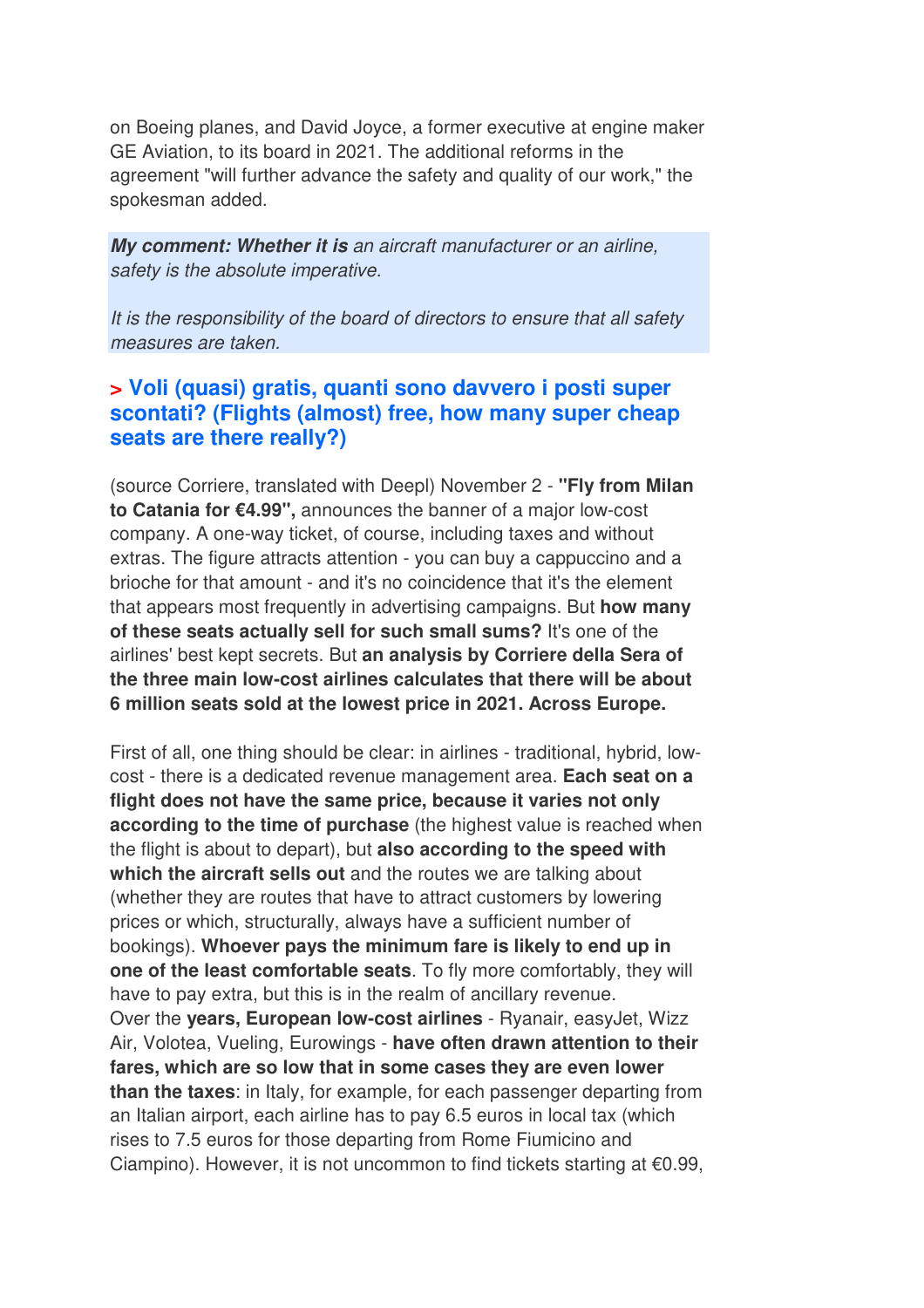well below the tax, but without the extras such as seat selection, priority boarding or checked baggage.

**Ryanair**, Europe's largest low-cost airline and Italy's largest in terms of passengers carried, **sells** something like **two million seats at €9.99**  (one way) **and one million at €4.99,** according to information gathered from company sources. Hungarian carrier **Wizz Air** - another low-cost competitor that has been particularly active in Italy in recent months - is **selling a total of about half a million seats at €4.99 and another million at €9.99**. **EasyJet** - which is increasingly positioning itself as a "hybrid" between low-cost and traditional airlines - **has recently released more than 300,000 seats at €9.99 and about a million seats at €13.49** (again including government and airport taxes). But how many seats per flight are sold at the minimum price? **According to Corriere's estimates, based on the weighted average capacity and flights put on sale throughout 2021, the average number of seats sold is 6 on each of easyJet's Airbus, 7 on Ryanair's Boeing 737s and even 11 on Wizz Air's Airbus.** These figures, it should be noted, also track the performance of a given route. If, for example, the A-B route is struggling to fill planes, the airline is likely to lower its price further in that market. If, on the other hand, the plane fills up without difficulty on the C-D route (even in low traffic periods like November or February), it is impossible to find seats at  $£4.99$  Or almost.

**My comment:** Is it legal for an airline to sell tickets at a price that does not cover taxes?

It seems that in Europe, the answer is "yes". The French Parliament has addressed this issue in Law No. 2021-1104 of August 22, 2021 on combating climate change and strengthening resilience to its effects.

Article 34 of this law states:

In order to encourage the modal shift from air to rail and to contribute effectively to the reduction of greenhouse gas emissions from air transport, the State has set itself the objective of combating the sale of air tickets at a loss, in particular by changing European regulations to introduce a minimum ticket price. At the end of the French Presidency of the Council of the European Union in 2022, the Government will submit a report to Parliament on the results of the measures taken to combat the sale of airline tickets at a loss.

The French presidency of the Council of the European Union will be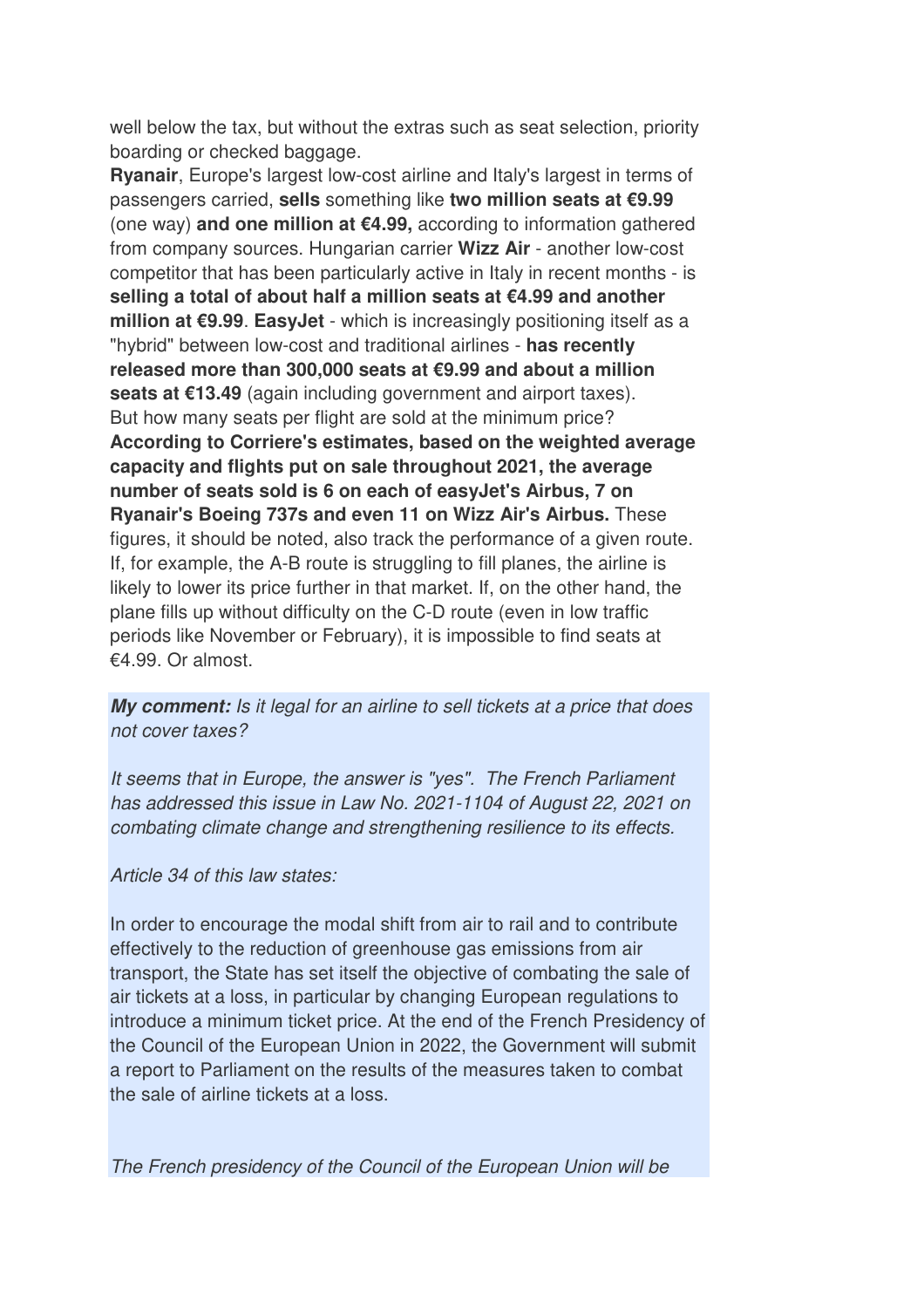effective between 1 January and 30 June 2022. It will be able to draw on the example of Austria, which last year planned to set a minimum price of €40 for a plane ticket.

## **Consolidation in the air**

(source Le journal des Finances) November 6 - A **veritable Arlesian, the consolidation of the airline sector in Europe, which has been hesitant until now, could accelerate under the impetus of the health crisis**. External growth operations and slot acquisitions are ready to come out of the drawers. This union of forces seems essential in a sector bent under fixed costs, and while the recovery is taking place, this time, in a gradual and differentiated way, benefiting mainly domestic flights, less so international travel.  $($ ...)

" **When we look at more mature markets, such as the United States, we see that restructuring has already taken place**," says Philippe Berland, associate partner specialising in air travel at Sia. It has led to the emergence of four major players, Delta Airlines, Southwest Airlines, American Airlines and United Airlines, with fairly large market shares.

**The intra-European market, which is similar in size to North America in terms of seat capacity, is characterized by fragmentation and, as a result, lower profitability**. Admittedly, there have already been marriages, from which large groups have emerged. (...) But beyond that, transcontinental marriages remain very difficult because of regulatory barriers, and a multitude of European operators, of varying sizes, continue to coexist. Some of them have been crushed by the pandemic, becoming de facto targets.

#### $\left( \ldots \right)$

**EasyJet has become a target**. Massive layoffs, fleet reduction, deferral of orders and a Treasury loan have done nothing: in 2019-2020, the British middle cost carrier has suffered the first loss in its history, twentyfive years after its creation. And it will be red again in 2020-2021, with an expected deficit between 1.3 and 1.4 billion euros.  $\left( \ldots \right)$ 

**The Hungarian Wizz Air**, (...) at the beginning of September, (...) **put a (hostile) offer** on the desk of the orange company's managers, who immediately rejected it on the grounds that it "fundamentally undervalued" the holding.

 $\left( \ldots \right)$ 

**Does the operation make sense? Yes," say the experts at JPMorgan Cazenove. An opportunistic bid by Wizz Air for easyJet makes a lot of sense**: both airlines operate all-Airbus fleets, Wizz Air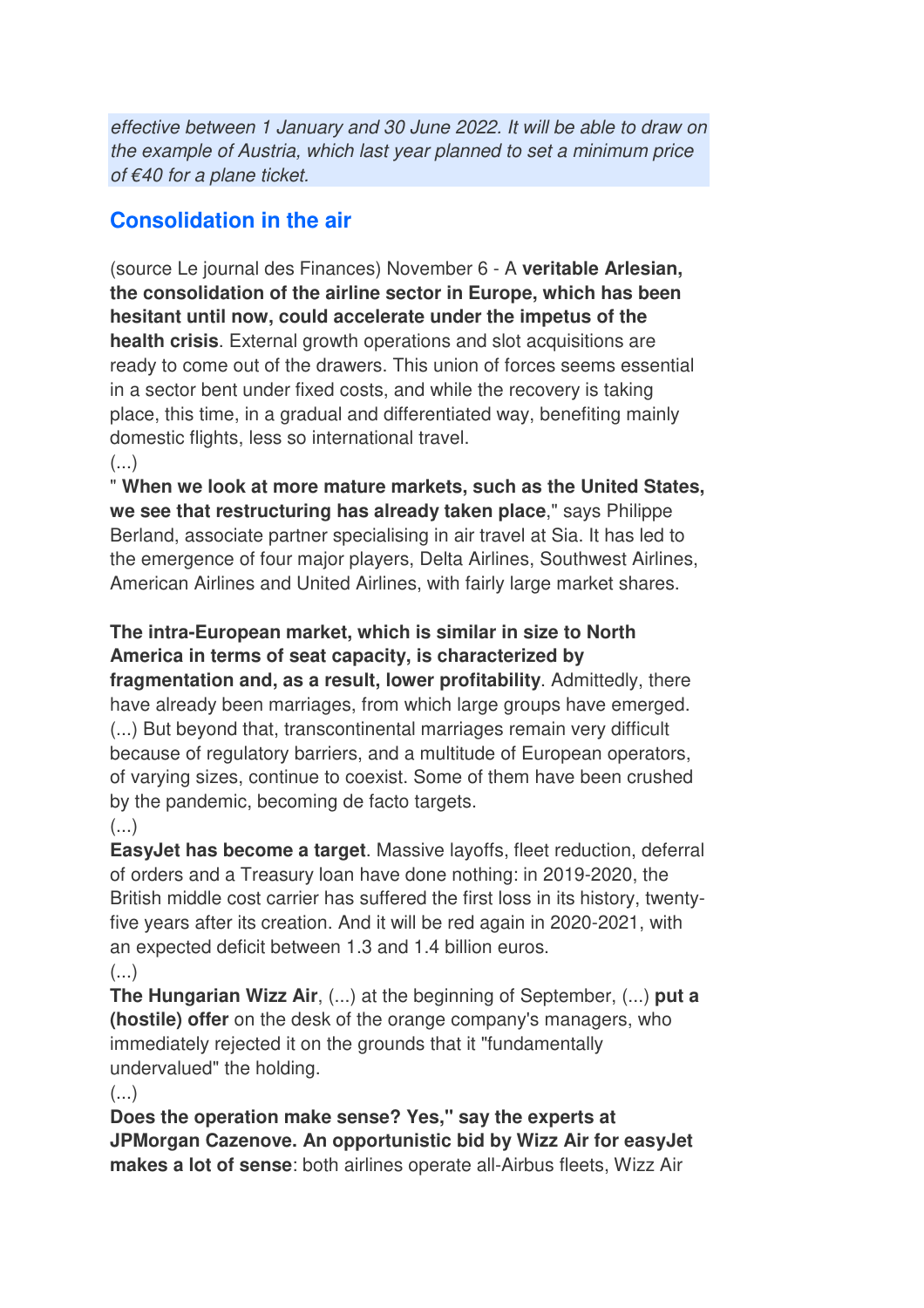has placed a large order for new aircraft that could replace easyJet's older A319s, and their geographic footprints are highly complementary." Wizz Air is well established in Eastern Europe, easyJet in the West.  $\left( \ldots \right)$ 

In this Meccano, the low-cost carriers seem to be the most likely to have a role as buyers. With their positioning on medium-haul routes, Ryanair and Wizz Air have taken full advantage of the upturn in leisure travel," notes the Sia partner. They were also in better financial health before the crisis. **The large groups**, those with extensive international ambitions, **are on** the other hand **penalised**. And their freedom of acquisition is sometimes hindered. **This is the case for Lufthansa and Air France-KLM, which have received generous aid from their respective governments. Since it received 10 billion euros in financial support, the Franco-Dutch carrier has been forbidden to buy holdings or assets exceeding 10% of the capital of a company in the same** sector (including upstream and downstream).  $\left(\ldots\right)$ 

If there is to be consolidation, the **movement may find a major obstacle in its path, that of the competition authorities in the event of the emergence of dominant positions** on certain airports or routes. In the past, the European Commission has already opposed the merger of Aer Lingus and Ryanair. IAG had to make concessions to allay Brussels' fears following its bid for Air Europa. **Another obstacle, and not the least, is protectionism and nationalism**. Unlike in the automotive or pharmaceutical industries, they are tenacious in the airline industry, preventing or complicating merger and acquisition projects. (...)

**My comment:** While preparing this commentary, I found an article from Les Echos dating from 2005, with the same title: "De la consolidation dans l'air"!

What has happened in sixteen years?

Lufthansa acquired Brussels, Austrian and Swiss. British formed IAG with Iberia and Vueling.

Air France-KLM tried to buy Alitalia, without success.

Meanwhile, the low-cost airlines have stayed away from the consolidation process, favouring internal growth.

The result is that while the European and US markets are of similar size, . the top five European groups (Ryanair, easyJet, IAG, Lufthansa and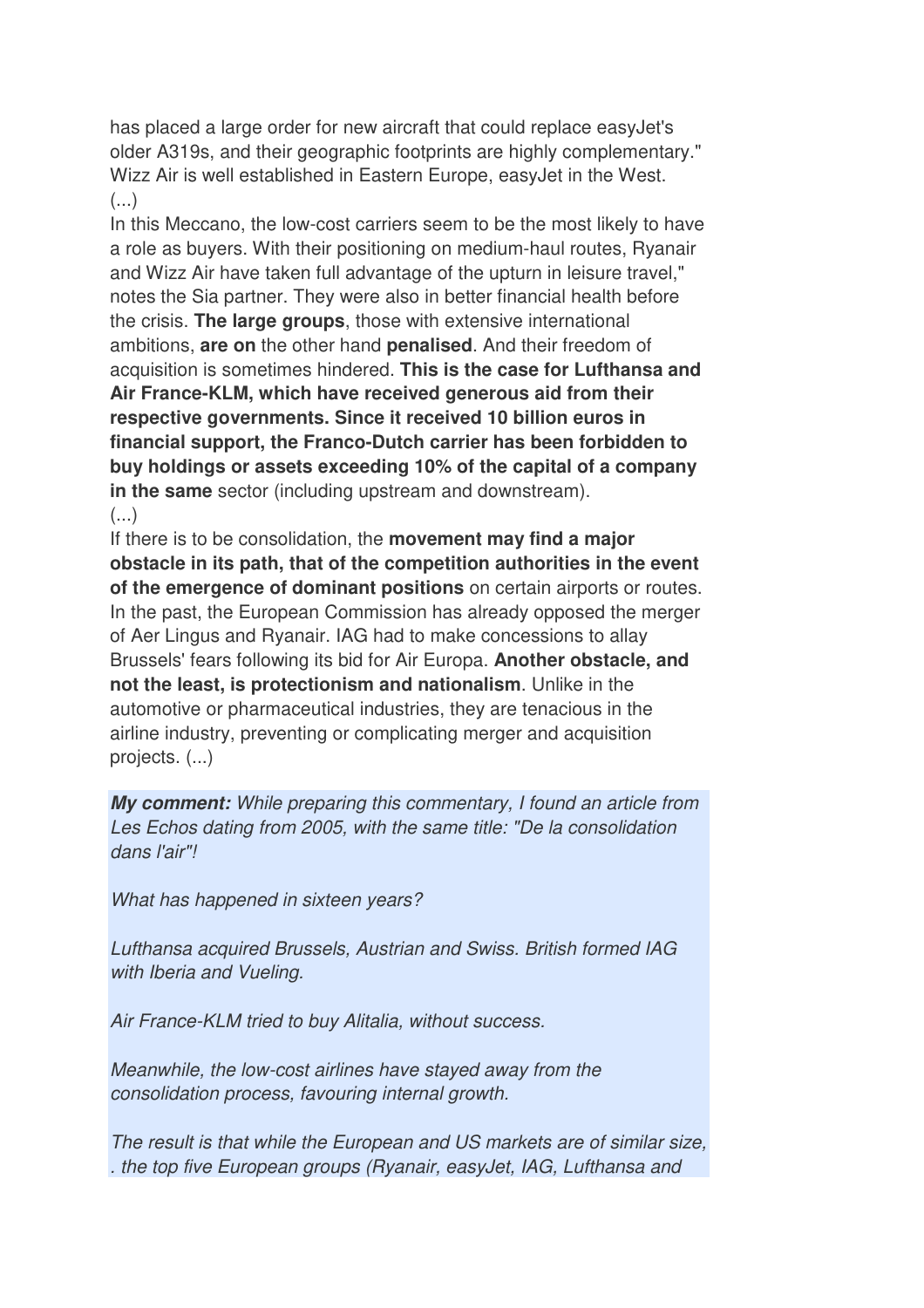Air France-KLM) hold 60% of the European market, . the top four US airlines (Delta Air Lines, American Airlines, United Airlines and Southwest) hold 80% of their domestic market.

The US airlines are in an oligopolistic situation, which allows them, for example, to pass on almost the entire increase in fuel costs in their ticket prices, unlike the European airlines

## **End of the press review**

#### **> Advice for employees and former employees who are shareholders**

You will find on my navigaction site the modalities of access to the sites of the managers.

To avoid forgetting to change your contact details each time you change your postal address, **I advise you to enter a personal e-mail address**. It will be used for all correspondence with the management bodies.

Keep all the documents relating to your Air France-KLM shares in one place: all the letters you receive from the various managers, Natixis, Société Générale, and your personal financial institution if you bought your shares through it.

## **> My comments on the Air France-KLM share price trend**

**Air France-KLM shares** closed at **4.637 euros** on Monday 8 November. **It has risen sharply this week by 9.11%. In two weeks, following the announcement of better-than-expected quarterly results, it has risen by 19.5%.**

Before the coronavirus epidemic, Air France-KLM shares were at 9.93 euros.

**The average (consensus) analyst price for AF-KLM shares is 3.29 euros**. The highest price target is 5.5 euros, the lowest 1 euro. You can find the details of the analysts' consensus on my blog. I do not take into account the opinions of analysts prior to the beginning of the health crisis.

**Brent crude oil** (North Sea) is **down slightly by \$1 to \$84.**